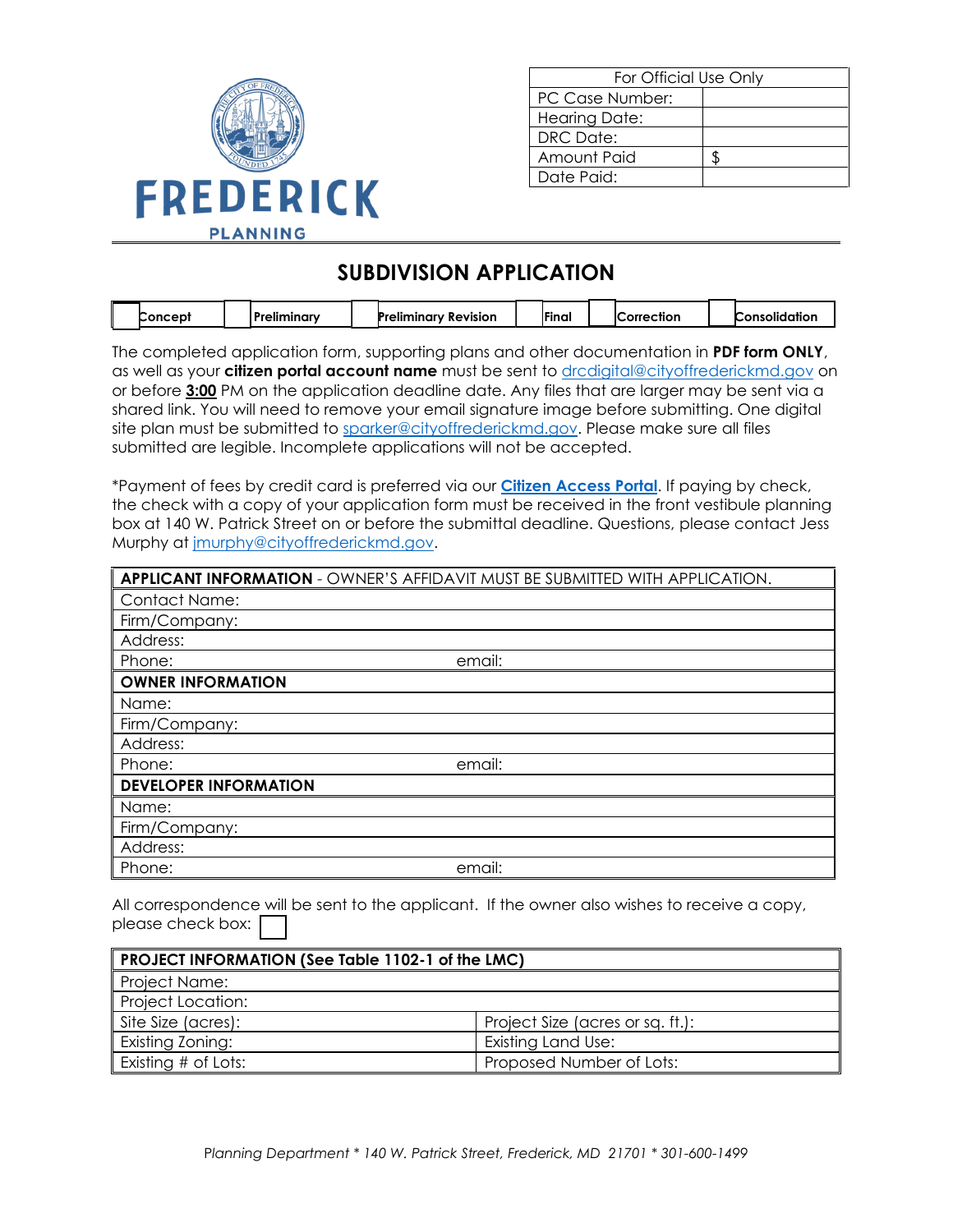### **FOREST CONSERVATION INFORMATION**

*Please answer the following yes or no questions (provide additional information where requested):*

1. This project is exempt from Forest Conservation requirements per Section 721 (7) of the Forest Conservation Ordinance.

(Please indicate if an exemption request has been submitted, and approval date if already approved.)

2. This project is not exempt from Forest Conservation requirements and the appropriate Forest Conservation Plan has been submitted.

(Please indicate FC - Case Number & approval date if already approved.)

### **FLOODPLAIN & WETLANDS INFORMATION**

*Please answer the following yes or no questions (provide additional information where requested):*

- 1. Does the lot contain any non-tidal wetlands?
	- Note source of the information
- 2. If yes, will there be any wetland disturbance?
- 3. Does the lot contain any 100-year floodplain areas?
	- Note source of the information.
- 4. If yes, will there be any floodplain disturbance?
- 5. Has a floodplain permit application been submitted to MDE? Note Application No.

#### **LEGAL AGREEMENTS, CONDITIONS OF APPROVAL & IMPROVEMENT PLANS**

Please answer the following yes or no questions (provide additional information where requested):

1. Will any legal agreements be required for easements, forest conservation, etc.?

- 2. If yes, are the agreements being submitted with this application? (Include submittal date)
- 3. Have the public improvement plans been approved? (If yes, indicate approval date)
- 4. Have all conditions of preliminary and final site plan approval been met? Provide Case Number and Date Approved.

## **ENGINEERING INFORMATION (for final subdivision use only)**

- 1. Improvement Plan Information:
	- a. Title:
	- b. Section: Phase:

c. Date: No. of Sheets:

- d. Name of Engineering Firm:
- 2. Date of Public Works Agreement: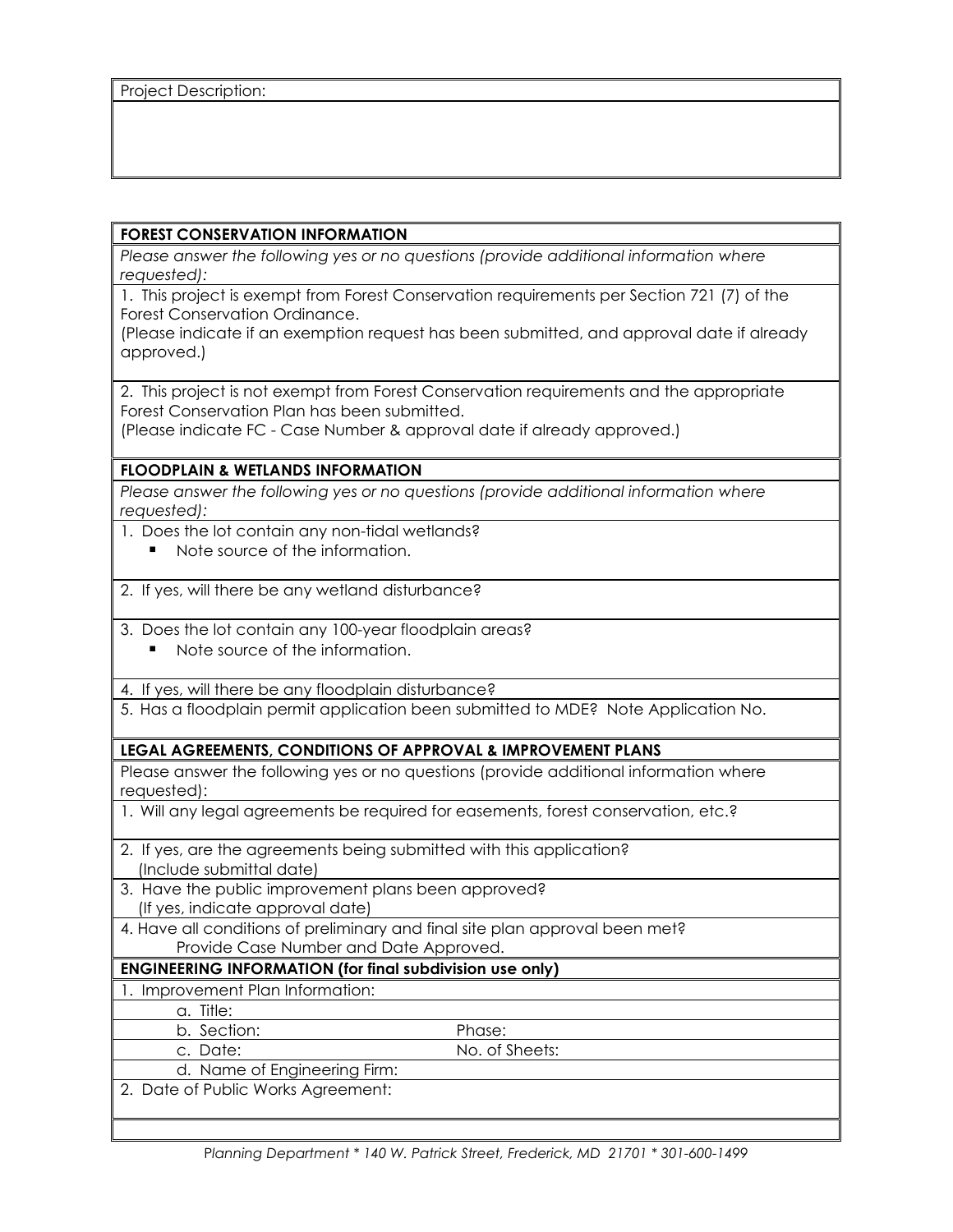I hereby attest that the information provided on and attached to this application is complete and correct.

\_\_\_\_\_\_\_\_\_\_\_\_\_\_\_\_\_\_\_\_\_\_\_\_\_\_\_\_\_\_ \_\_\_\_\_\_\_\_\_\_\_\_\_\_\_\_\_\_\_\_\_\_\_\_\_\_\_\_\_\_

Signature of Applicant/Agent Date

| <b>FEES</b>                                                                                                                                                                      |                 |                                 |                             |                                         |                  |  |
|----------------------------------------------------------------------------------------------------------------------------------------------------------------------------------|-----------------|---------------------------------|-----------------------------|-----------------------------------------|------------------|--|
| <b>Type of Review</b>                                                                                                                                                            | <b>Base Fee</b> | Fee per lot &<br>Acre           | Number of<br>Units or acres | <b>Total Unit or</b><br><b>Acre Fee</b> | <b>Total Fee</b> |  |
| <b>Sketch Plat</b>                                                                                                                                                               | <b>No</b>       |                                 |                             |                                         |                  |  |
|                                                                                                                                                                                  | charge          |                                 |                             |                                         |                  |  |
| Concept Plan*                                                                                                                                                                    | \$1,350.00      |                                 |                             |                                         |                  |  |
| Preliminary Subdivision<br>Plans*                                                                                                                                                | \$3,700.00      | $+$ \$5.00/acre<br>+\$20.00/lot |                             |                                         |                  |  |
| <b>Preliminary Revisions</b><br>(Change to # of Lots,<br>Lot Layout, Road<br>Network)<br>(Change to Notes,                                                                       | 50% orig<br>fee |                                 |                             |                                         |                  |  |
| Phasing, Lot Line<br>Adjustment)                                                                                                                                                 | \$500.00        |                                 |                             |                                         |                  |  |
| Final Subdivision Plats*                                                                                                                                                         | \$800.00        | $+$10.00/lot$                   |                             |                                         |                  |  |
| Corrective Plat*                                                                                                                                                                 | \$700.00        | $+$10.00/lot$                   |                             |                                         |                  |  |
| Consolidation Plat*                                                                                                                                                              | \$700.00        | $+$10.00/lot$                   |                             |                                         |                  |  |
| <b>Plat Recordation</b>                                                                                                                                                          | \$75.00         | $+$ \$5.00 to<br>County Clerk   |                             |                                         |                  |  |
| <b>Residential Cluster</b><br>Plans                                                                                                                                              | \$4,800.00      | $+$ \$5.00/acre<br>+\$20.00/lot |                             |                                         |                  |  |
| Street Abandonment/<br><b>Dedication Plat</b>                                                                                                                                    | \$400.00        |                                 |                             |                                         |                  |  |
| Subdivision<br>Variance/Modification                                                                                                                                             | \$200.00        |                                 |                             |                                         |                  |  |
| Subdivision Text<br>Amendment                                                                                                                                                    | \$2,000.00      |                                 |                             |                                         |                  |  |
| *Frederick County Health Dept. \$100.00 made payable to Frederick County Health Dept. Preliminary<br>Subdivisions (\$100 per plat) made payable to Frederick County Health Dept. |                 |                                 |                             |                                         |                  |  |